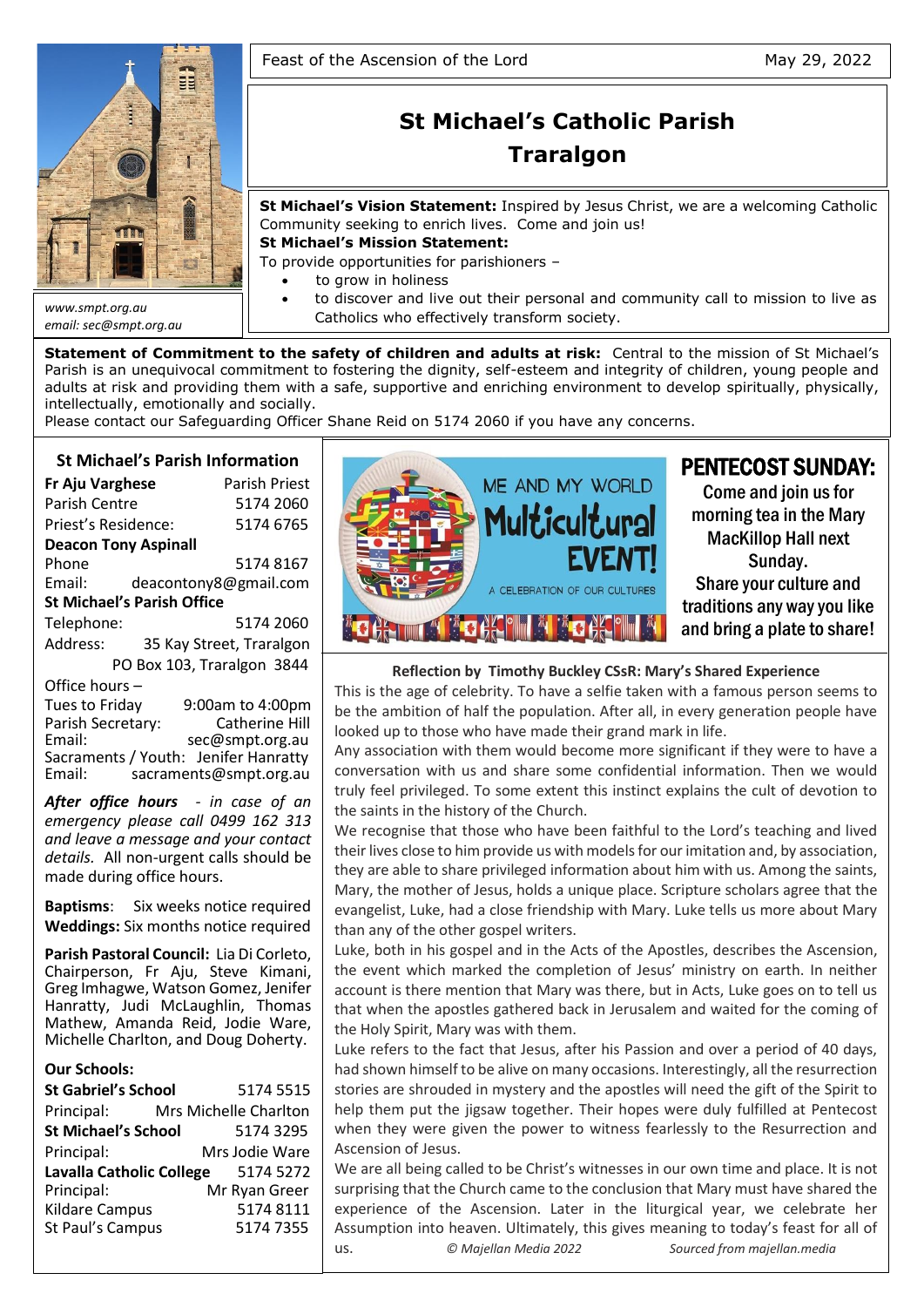| <b>Sunday Mass Times</b>  |                                                                           |  |  |  |  |
|---------------------------|---------------------------------------------------------------------------|--|--|--|--|
| Saturday                  | 5:00pm Mass                                                               |  |  |  |  |
| Sunday                    | 9:30am & 5:00pm Mass                                                      |  |  |  |  |
| <b>Weekday Mass Times</b> |                                                                           |  |  |  |  |
| Tuesday May 31            | 9:30am Mass                                                               |  |  |  |  |
| Wednesday June<br>01      | 11:00am Reconciliation<br>11:00am Adoration<br>12:00pm Mass               |  |  |  |  |
| Thursday June 02          | 9:30am Mass- St Gabriel's PS*                                             |  |  |  |  |
| Friday June 03            | 9:30am No Mass^<br>4:30pm Confirmation Mass^<br>6:30pm Confirmation Mass^ |  |  |  |  |

*\*All parishioners are warmly invited to join in our Thursday morning mass at St Gabriel's Primary School at 9:30am*

*^Mass on Friday June 3rd at 9:30am will be cancelled due to Fr John Readman's funeral. Parishioners are encouraged to attend either of our Confirmation Masses Friday evening instead.*

**FATHER JOHN READMAN:** It is with great sadness we announce the passing of Fr John Readman on Wednesday 25th of May 2022. May his soul rest in peace. The Funeral Mass will be held at St Agatha's Church, 129 Sladen St, Cranbourne commencing at 11:30 am on Friday 3rd June 2022. Following Mass, the cortege will proceed to Cranbourne Cemetery, 66 Sladen St Cranbourne for the burial. A memorial page where people can leave their condolence is available with the funeral details at: [https://www.davidwbull.com.au/fun.../fr-john-joseph](https://www.davidwbull.com.au/funeral-notice/fr-john-joseph-readman/?fbclid=IwAR2MaPSTavvnzrsdgT2glXKXH9qAeFxogAu1s8RZe0ueQ79mfRW9isxW8mw)[readman/](https://www.davidwbull.com.au/funeral-notice/fr-john-joseph-readman/?fbclid=IwAR2MaPSTavvnzrsdgT2glXKXH9qAeFxogAu1s8RZe0ueQ79mfRW9isxW8mw)

**PLEASE PRAY FOR**: those who have died recently including Father John Readman, Mamerta Rico, Friedel Nightingale, Kevin Fitzsimon and Edith Tarabec, and those whose anniversaries occur at this time including Jozef and Jenny Cukier, Jack Brady, Noreen Waud, Vincent Bernard Vaz, Emil Swiety, John Zahra and Paul Denny. *Lord, let your perpetual light shine upon them. May they rest in peace. Amen.*

**WE PRAY FOR THOSE WHO ARE SICK:** including Peter Dal Pra, Ann-Maree Daly, Gary Donchi, Bill Edgar, Bernadette Formaran, Fr Frank Freeman, Marj Gilbert, Carolyn Gleeson, Jacqui Granville, Barbara Greaves,



Ellen Hammond, Jenny Hansch, Robert Hazelman, Imogen Hillier, Joyce Martin, Ivy May, Deborah McKerchar, Ben Melenhorst, Maree Morris, Henry Polo, Joan Riggall, Theresa Rosello, Kath Ryan, Jerry Templer, Damiano Tripodi, Julie Vaz, Brian Vivian, Celie Smith, Sharon Veleff, George Walkan, Roy Ward, Kelly Maher, Victoria Rohli, Trish Sweeney, Father John Speekman, James Whitty, Tony Tactor and Pasqualina Loprese, and all those we hold dear in our hearts.

# **St Michael's Parish Traralgon**

A Time To RENEW And REBUILD

# **Planned Giving Program 2022**

Thank you to all those who have committed to our new planned giving program, it is very much appreciated. 115 of our previous 260 givers have pledged to give again. It is not too late to join our Planned Giving Program, you can contact the parish office for more information, leave your pledge card in the collection plate, or drop it to the parish office. If you would like to continue with your previous planned giving arrangement, you still need to let us know by signing a new pledge card, and simply putting 'same as before'.

| THIS WEEK'S EVENTS:                |                                             |  |  |  |  |
|------------------------------------|---------------------------------------------|--|--|--|--|
| Week of Prayer for Christian Unity |                                             |  |  |  |  |
|                                    | 29 <sup>th</sup> May – 5 <sup>th</sup> June |  |  |  |  |
|                                    | <b>Tuesday May 31</b>                       |  |  |  |  |
| 10:00am                            | Catholic Women's League (CWL)               |  |  |  |  |
|                                    | Parish Centre                               |  |  |  |  |
|                                    | Wednesday June 01                           |  |  |  |  |
| 11:00am                            | Reconciliation,                             |  |  |  |  |
|                                    | St Michael's Church                         |  |  |  |  |
| 5:30pm                             | Liturgy Team Meeting,                       |  |  |  |  |
|                                    | Parish Centre                               |  |  |  |  |
|                                    | Thursday June 02                            |  |  |  |  |
| 9:30am                             | Parish Mass,                                |  |  |  |  |
|                                    | St Gabriel's Primary School                 |  |  |  |  |
| 10:30am                            | Charismatic Prayer Group,                   |  |  |  |  |
|                                    | St Michael's Church                         |  |  |  |  |
| 12:30pm                            | Finance Council Meeting,                    |  |  |  |  |
|                                    | Parish Centre                               |  |  |  |  |
|                                    | Friday June 03                              |  |  |  |  |
| 4:30pm &                           | Confirmation,                               |  |  |  |  |
| 6:30pm                             | St Michael's Church                         |  |  |  |  |
|                                    | Saturday June 04                            |  |  |  |  |
|                                    | A Day With the Holy Spirit,                 |  |  |  |  |
| 10:30am                            | St Ita's Church, Drouin                     |  |  |  |  |
| Sunday June 05                     |                                             |  |  |  |  |
| 9:30am                             | Pentecost Multicultural Mass and            |  |  |  |  |
|                                    | Morning Tea                                 |  |  |  |  |
|                                    |                                             |  |  |  |  |

**BAPTISMS:** This weekend, we welcome for Baptism: **Dorothea Taylor Au**, daughter of Patrick and Ashlee, and **Hudson Stephen Taylor**, son of Nicholas and Emily. Congratulations to both families from us all! The next Baptism Preparation Meeting will be



held on **Tuesday June 07 at 7:00pm** in the Church. Please contact the Parish Office on 5174 2060 if you are interested in attending.



**CONFIRMATION:** Bishop Greg Bennet will join us to celebrate the sacrament of Confirmation next Friday June 3rd at 4:30pm and 6:30pm. Please keep our candidates, their families and our sacramental team in your prayers at this time. Parishioners are warmly invited to attend and join in the celebration.



**PENTECOST SUNDAY:** Next **Sunday June 05**, we will celebrate Pentecost with a multi-cultural Mass at 9:30am, followed by a multi-cultural celebration in the Mary MacKillop Hall. It is a wonderful opportunity to celebrate the rich diversity of our parish by sharing our heritage and cultures. Come along and share your stories, dress up and bring a plate to share.

Come and join us!!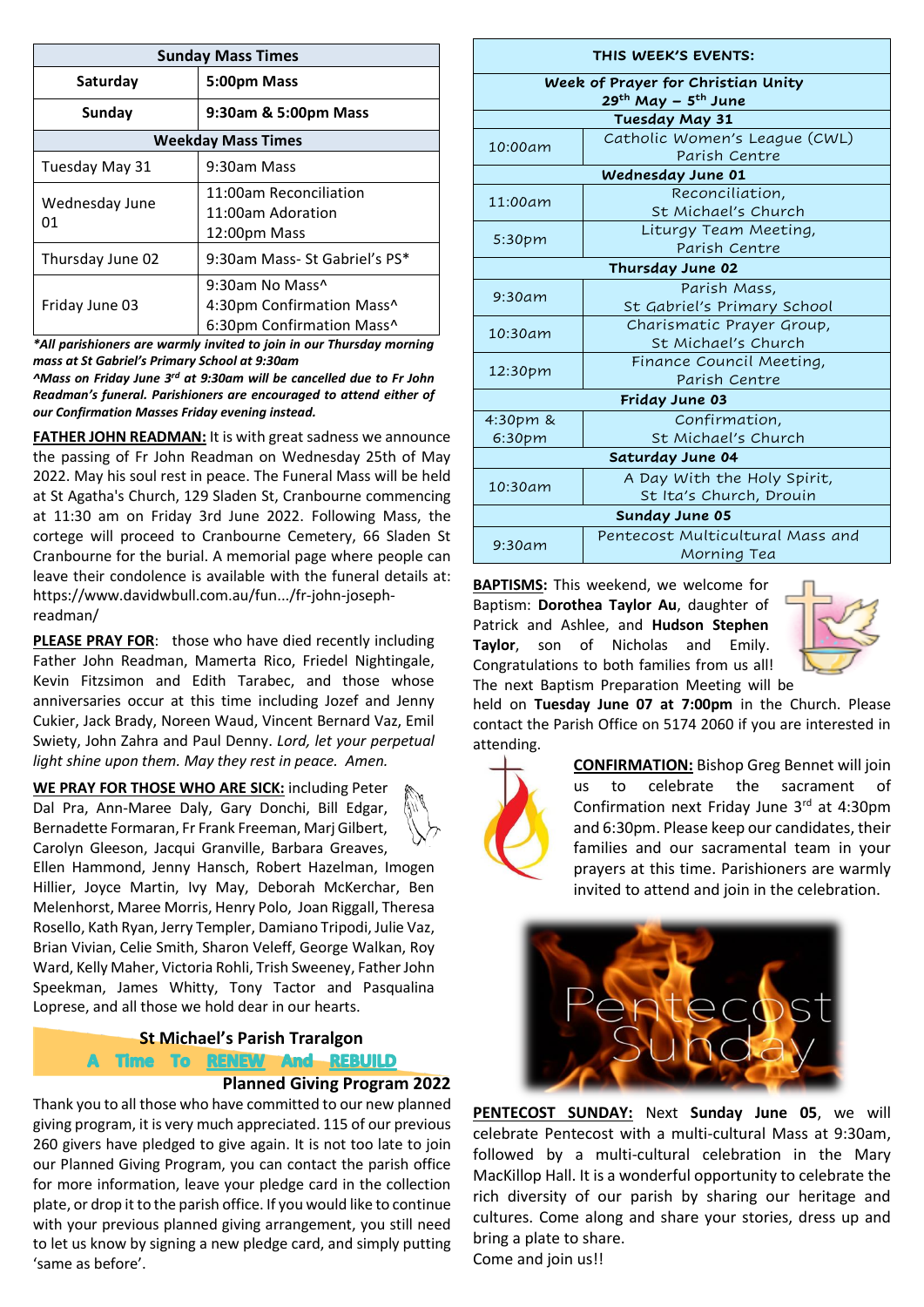#### **DOMESTIC VIOLENCE PREVENTION MONTH: SAVE THE DATE: Saturday July 9 th 10am – 1pm Shining a Light: A Workshop About Domestic Violence Mary MacKillop Hall, St Michael's Traralgon**

St Michael's Parish, in conjunction with Catholic Social Services Victoria, invite all parishioners and volunteers to come along and learn more about the signs and types of abuse, and how to support those going through it. More details to come, please pop the date in your calendar.



# **TRINITY FAMILIES APPEAL 2022:**

Trinity Families is the charitable arm of the Catholic Diocese of Sale and provides funding through grants to other charities working to provide services and programs for families within the boundaries of the Diocese.

Please give generously and pray for those who are providing the programs and services in our communities. All donations of \$2 or

more are tax deductible.

**We will have a leaving collection this weekend to help raise funds for the Trinity Families Appeal 2022.**

**A DAY WITH THE HOLY SPIRIT:** All are invited to an extraordinary experience of the Current of Grace as we celebrate the outpouring of the Holy Spirit upon the Church (Pentecost). As the Lord promised "you will be baptised with the Holy Spirit not many days from now" (Acts 1:5; see also Acts 2:1-4). This promise, Peter says, is for every one of us (Acts 2:39). This gathering affords us another great opportunity for a fresh encounter/renewal of intimacy with the Spirit. This will be an experience you wouldn't want to miss and you will never forget.

**Date: Saturday, 04 June 2022. Venue: St Ita's Drouin. Time: 10.30am start to 4.00pm Mass to be celebrated at 2.30pm**

#### **STEWARDSHIP MATTERS:**

*"I am the Alpha and the Omega, the first and the last, the beginning and the end." (Revelations 22:13)*

This is a reminder of how we should live our lives 24 hours a day, 7 days a week – putting God first in all that we do. Not only when I am at Mass and parish activities, but when I am in the world, at work or at school. Living gratefully and generously is a lifestyle; it should influence how I make all my daily decisions.



#### **NATIONAL RECONCILIATION WEEK: May 27 – June 03**

The 2022 theme, **Be Brave. Make Change.** asks all Australians to be brave and tackle the unfinished business of reconciliation so we can make change for the benefit of all Australians. National Reconciliation Week is a time for all Australians to

learn about our shared histories, cultures, and achievements, and to see how we can all take action towards achieving reconciliation in Australia.

*Almighty and loving God, you who created ALL people in your image. Lead us to seek your compassion as we listen to the stories of our past. You gave your only Son, Jesus, who died and rose again so that sins will be forgiven. We place before you the pain and anguish of dispossession of land, language, lore, culture, and family kinship that Aboriginal and Torres Strait Islander peoples have experienced. We live in faith that all people will rise from the depths of despair and hopelessness. Aboriginal and Torres Strait Islander families have endured the pain and loss of loved ones, through the separation of children from their families. We are sorry and ask God's forgiveness. Touch the hearts of the broken, homeless, and inflicted and heal their spirits. In your mercy and compassion walk with us as we continue our journey of healing to create a future that is just and equitable. Lord, you are our hope.*

*Amen.*

Aboriginal and Islander Commission of the National Council of Churches in Australia, (NATSIEC) 2003.



|                                                                                               | Rosters for June 04 & 05 2022 |               |                  | <b>Pentecost Sunday</b> |                           |                  |
|-----------------------------------------------------------------------------------------------|-------------------------------|---------------|------------------|-------------------------|---------------------------|------------------|
|                                                                                               |                               | Lector        | Commentator      | <b>MERT</b>             | Usher/Welcomer            | <b>Musicians</b> |
| Saturday Jun 04 5:00pm                                                                        |                               | A Taylor      | <b>B</b> Purcell |                         | A Ryan                    | Jane & Simon     |
| Sunday Jun 05                                                                                 | 9:30am                        | U & E Imhagwe | M Wilkinson      |                         | C McLure &<br>M Blanchard | Filipino Choir   |
| Sunday Jun 05                                                                                 | 5:00 <sub>pm</sub>            | S Luscombe    | M Noone          |                         | J & M McLaughlin          | Jane & Simon     |
| Mick's Kitchen:<br>2 <sup>nd</sup> June Van Berkel Team<br>9 <sup>th</sup> June Scholtes Team |                               |               |                  |                         |                           |                  |